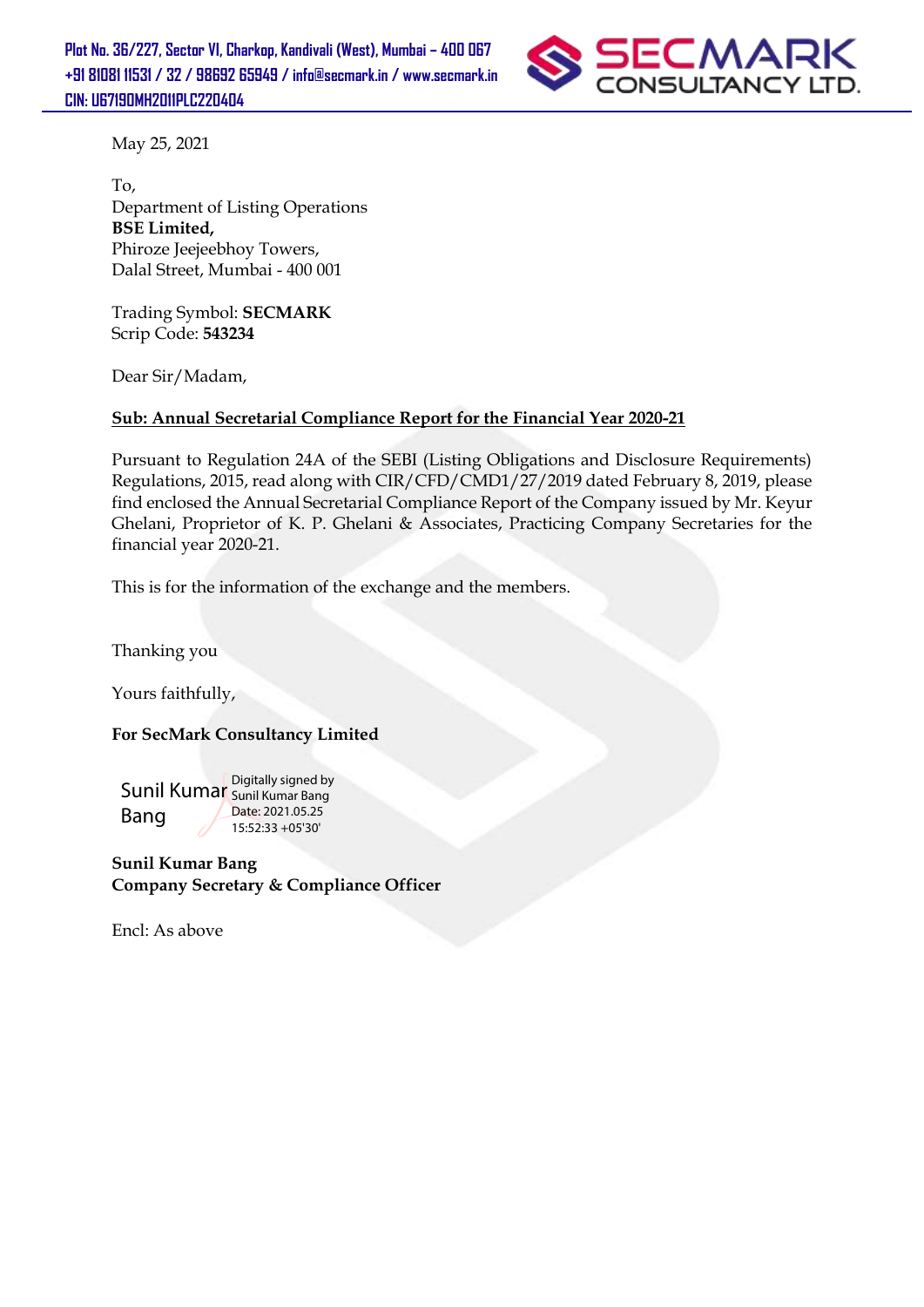

# K. P. Ghelani & Associates **Company Secretaries**

#### **SECRETARIAL COMPLIANCE REPORT** OF

### **SECMARK CONSULTANCY LIMITED** FOR THE YEAR ENDED MARCH 31, 2021

I, Keyur Ghelani, Proprietor of K. P. Ghelani & Associates, Company Secretaries have examined:

- all the documents and records made available to us and explanation provided by  $(a)$ SECMARK CONSULTANCY LIMITED ("the listed entity"),
- the filings/ submissions made by the listed entity to the stock exchanges,  $(b)$
- website of the listed entity,  $(c)$
- any other document/ filing, as may be relevant, which has been relied upon to  $(d)$ make this certification,

for the year ended March 31, 2021 ("Review Period") in respect of compliance with the provisions of :

- the Securities and Exchange Board of India Act, 1992 ("SEBI Act") and the  $(a)$ Regulations, circulars, guidelines issued thereunder; and
- the Securities Contracts (Regulation) Act, 1956 ("SCRA"), rules made thereunder  $(b)$ and the Regulations, circulars, quidelines issued thereunder by the Securities and Exchange Board of India ("SEBI");

The specific Regulations, whose provisions and the circulars/ guidelines issued thereunder, have been examined, include:-

- $(a)$ Securities and Exchange Board of India (Listing Obligations and Disclosure Requirements) Regulations, 2015;
- Securities and Exchange Board of India (Issue of Capital and Disclosure  $(b)$ Requirements) Regulations, 2018;
- Securities and Exchange Board of India (Substantial Acquisition of Shares and  $(c)$ Takeovers) Regulations, 2011;
- Securities and Exchange Board of India (Buyback of Securities) Regulations,  $(d)$ 2018; Not Applicable to the Company during the Review Period
- Securities and Exchange Board of India (Share Based Employee Benefits)  $(e)$ Regulations, 2014; Not Applicable to the Company during the Review Period
- $(f)$ Securities and Exchange Board of India (Issue and Listing of Debt Securities) Regulations, 2008; Not Applicable to the Company during the Review Period
- Securities and Exchange Board of India (Issue and Listing of Non-Convertible and  $(g)$ Redeemable Preference Shares) Regulations, 2013; Not Applicable to the Company during the Review Period.
- Securities and Exchange Board of India (Prohibition of Insider Trading)  $(h)$ Regulations, 2015;

and circulars/ quidelines issued thereunder; and based on the above examination,

Company Secretanas

۷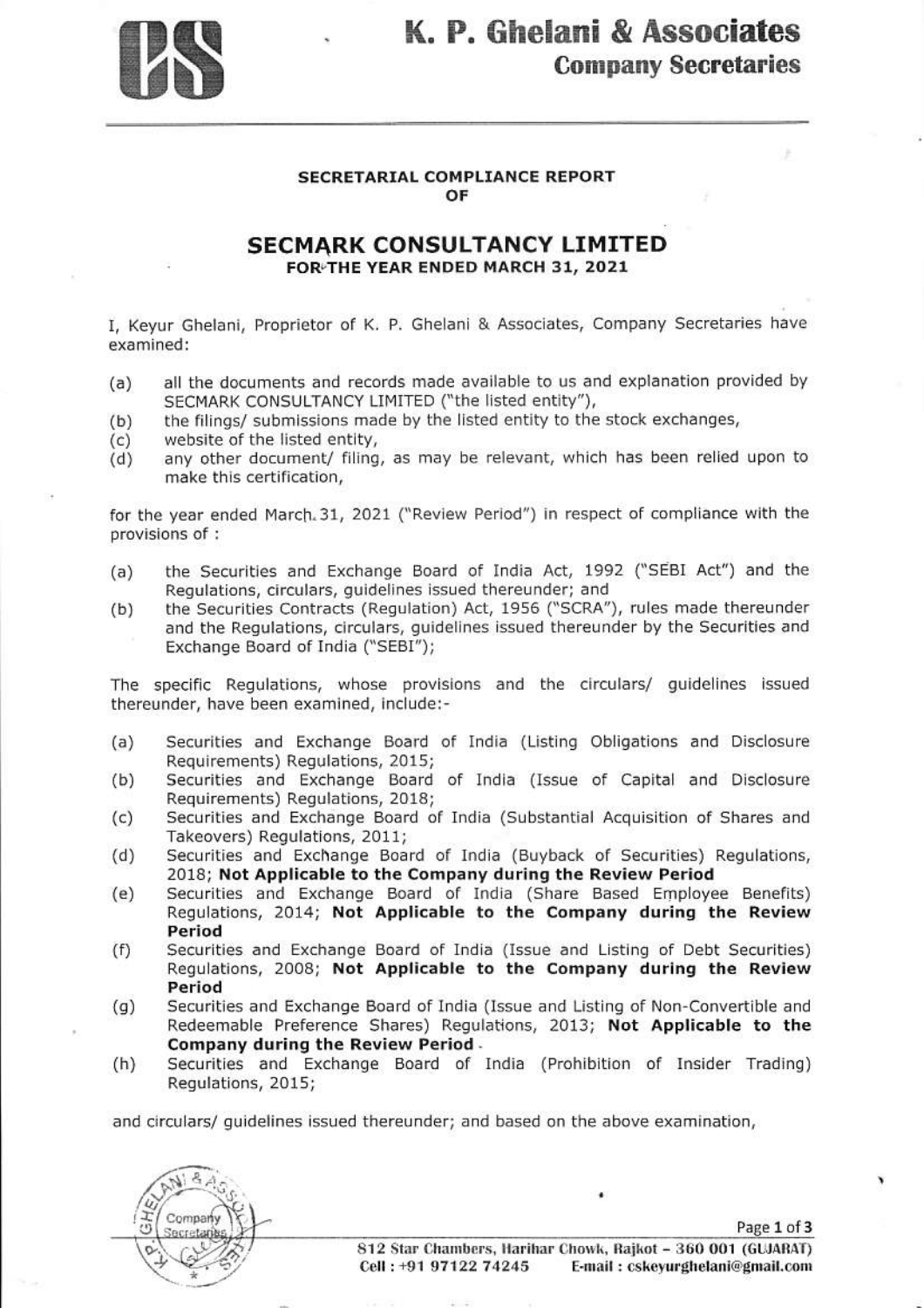

# K. P. Ghelani & Associates **Company Secretaries**

I hereby report that, during the Review Period:

The listed entity has complied with the provisions of the above Regulations and  $(a)$ circulars/ guidelines issued thereunder, except in respect of matters specified below:

| Sr.<br><b>Compliance Requirement</b><br>(Regulations / Circulars /<br>No.<br><b>Guidelines including specific</b><br>clause) |            | <b>Deviations</b> | Observations /<br><b>Remarks of the</b><br>Practising<br><b>Company Secretary</b> |
|------------------------------------------------------------------------------------------------------------------------------|------------|-------------------|-----------------------------------------------------------------------------------|
|                                                                                                                              | <b>NIL</b> |                   |                                                                                   |

- $(b)$ The listed entity has maintained proper records under the provisions of the above Regulations and circulars/ guidelines issued there under insofar as it appears from my examination of those records.
- $(c)$ The following are the details of actions taken against the listed entity/ its promoters/ directors/ material subsidiaries either by SEBI or by Stock Exchanges (including under the Standard Operating Procedures issued by SEBI through various circulars) under the aforesaid Acts/ Regulations and circulars/ guidelines issued thereunder:

| Sr.<br>No. | <b>Action taken by</b> | <b>Details of</b><br>Violation | <b>Details of</b><br>action taken<br>e.g. fines,<br>warning<br>letters,<br>debarment etc. | <b>Observations</b><br>/ Remarks of<br>the Practising<br>Company<br>Secretary, if<br>any |
|------------|------------------------|--------------------------------|-------------------------------------------------------------------------------------------|------------------------------------------------------------------------------------------|
|            |                        | NIL                            |                                                                                           |                                                                                          |